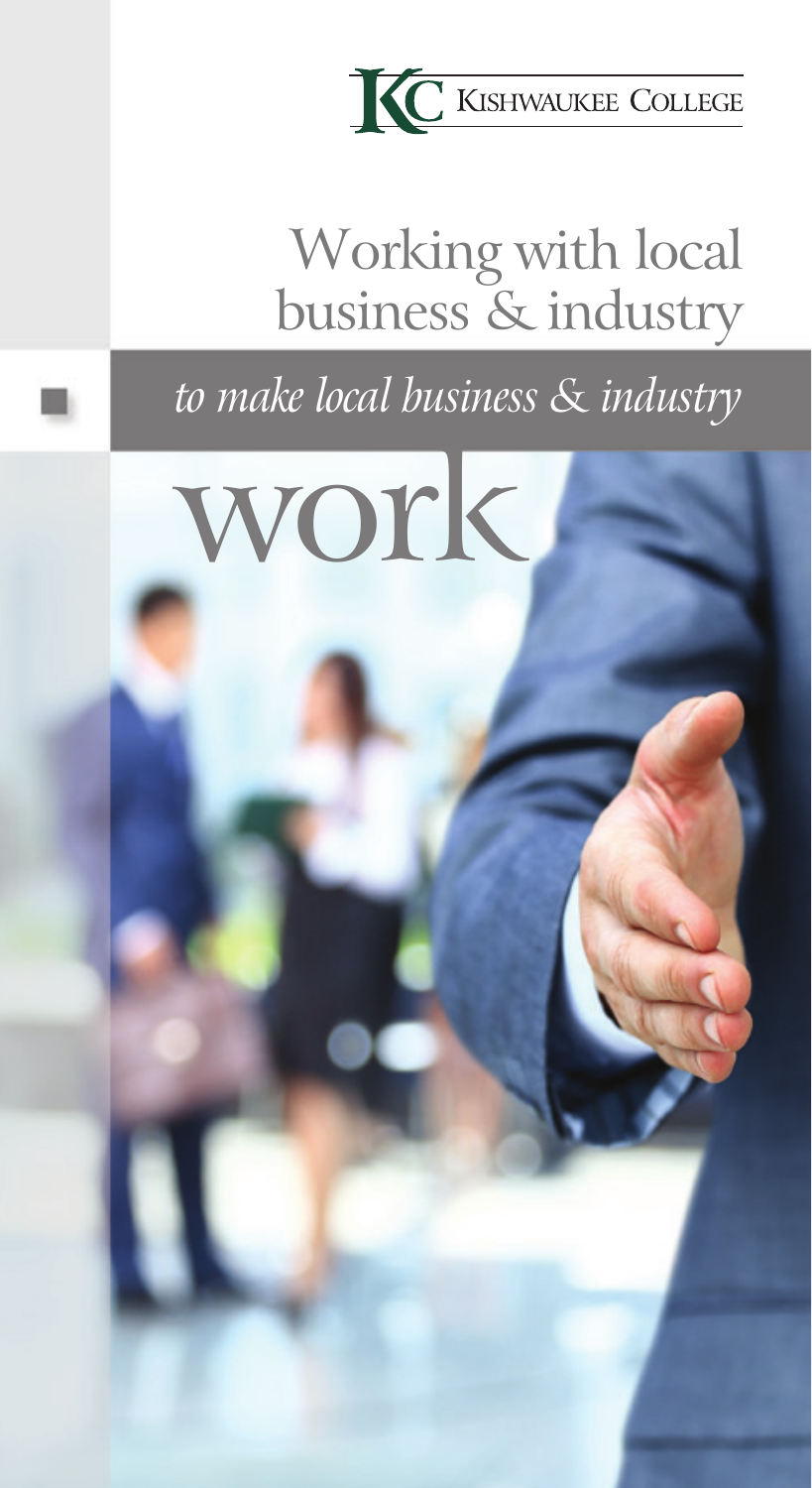With high-speed Internet and satellite communications, business and industry can change rapidly, responding to economic shifts around the world.

#### *How can you keep your company responsive to a global economy?* **By using local resources.**

Kishwaukee College offers you employee training, professional development, and access to tomorrow's workforce – all customized to what you need here and now. You get the edge to keep your company and staff competitive from a local resource that knows you, your company, your employees, and the state and regional economy.

Make



## *How can we work with you?*

The Center for Business Development & Continuing **Education** (CBDCE)

Today's competitive economy demands that your employees are highly skilled. Employees are faced with rapid change and many are not prepared for this fast pace. They are either learning new skills or applying their existing skills in new ways like never before. We appreciate the pressures that businesses face and are committed to helping companies train, retain and hire a superior workforce.

The Center for Business Development & Continuing Education is a resource that helps translate business strategies into bottom line results through employee development. We have the industry knowledge to provide training that is relevant to your unique business needs. We listen to the needs of individual companies and collaboratively design solutions and programs to meet those needs. Entry of the term of the term of the term of the term of the term of the term of the term of the term of the term of the term of the term of the term of the term of the term of the term of the term of the term of the term

- Comprehensive training and curriculum development
- Qualified consultants with industry experience
- Cost effective resources to meet your training needs
- Thorough needs assessment to provide relevant training solutions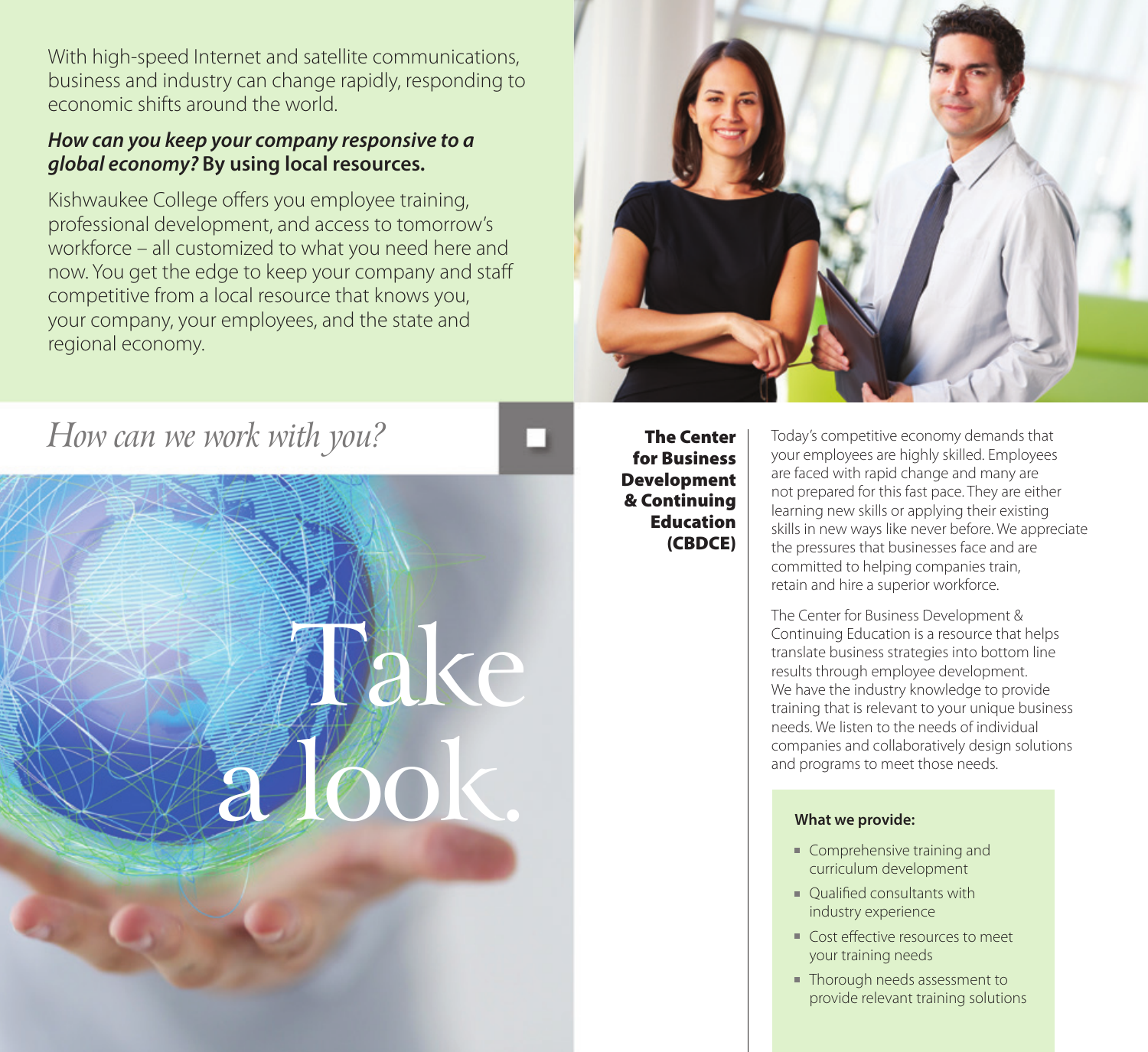#### **Our Approach**

We provide quality training that's straightforward and effective.

PLEME

#### **ASSESS**

Developing a good understanding of your organization's needs is critical to successful implementation. An in-depth analysis of your organizations culture, structure and vision is completed during this step. The analysis provides a critical review of skill gaps and other business needs.

#### **DEVELOP**

effective

SSESS

Collaboratively we will work to address your workforce skill gaps and academic priorities, then design educational solutions that align to your organization's goals.

#### **IMPLEMENT**

Proper execution is vital to the success of any training program. We strive to ensure that the delivery of training and consultative services will effectively achieve your organization's educational goals and objectives.

#### **EVALUATE**

We provide our clients evaluation and feedback tools to determine if the training delivered met the intended business objectives and learning outcomes.







#### **We provide training in a variety of topics including:**

- Business and Management
- **Leadership Development**
- Manufacturing and Industrial Skills
- Safety Training
- **Quality Process Improvement**
- Conflict Resolution
- **Customer Service Skills**
- **Succession Planning**

Don't see what you're looking for? We can address needs in other topics as well – contact us today!

We are here to assist your organization in gaining a competitive advantage with a highly skilled and knowledgeable workforce.

If your company is ready to start the conversation about employee development, contact the Center for Business Development & Continuing Education to schedule a consultation.

CBDCE: Developing the workforce of tomorrow . . . today!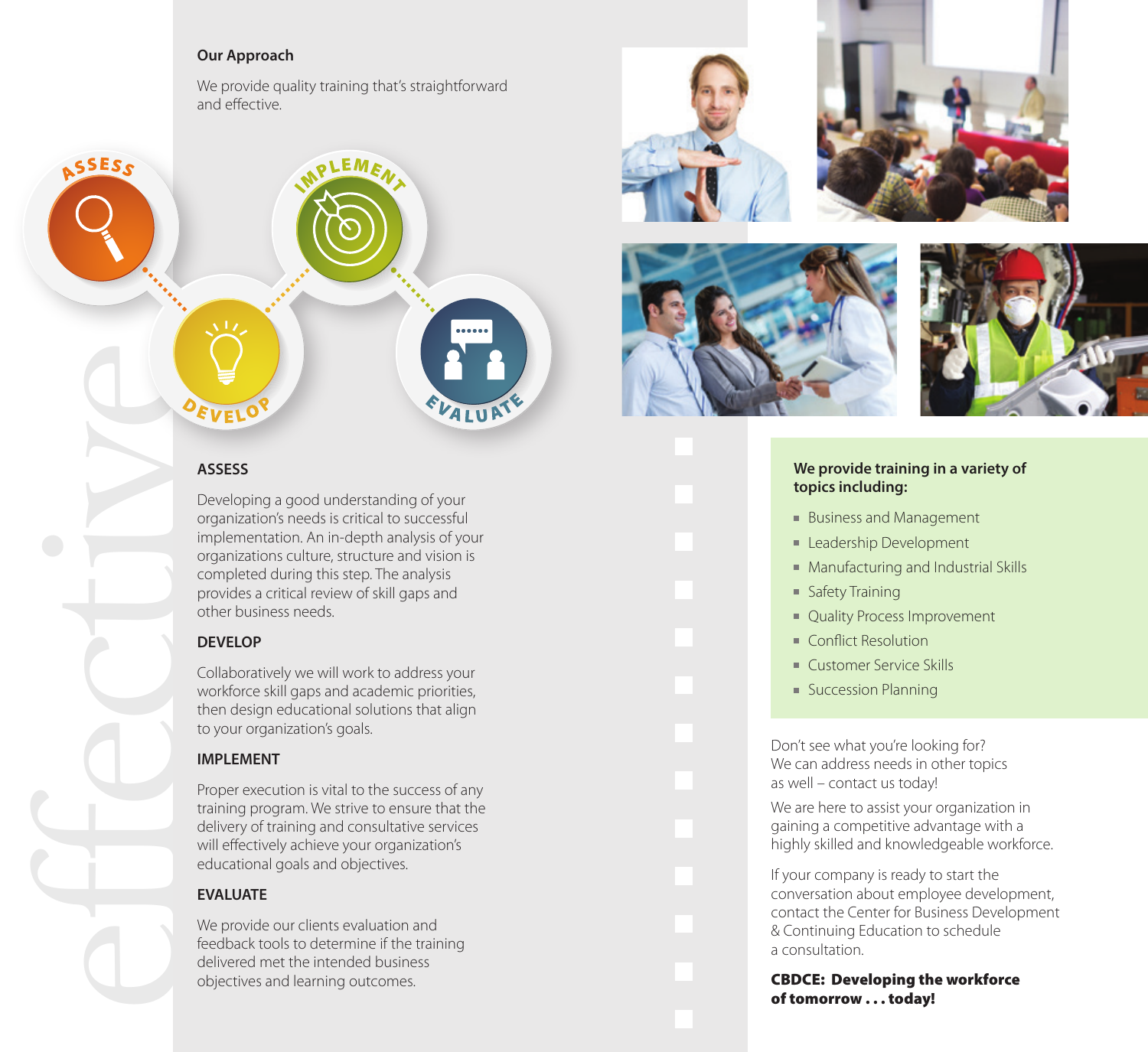#### The **Career Center**

1

2

A 'college career center' must mean student services, right? *Yes . . . and a resounding no.*

The Career Center is the place where you directly interact with the future workforce: our students.

#### **How?**

#### **Three ways:**

#### **Internships**

An internship program allows you to test-drive the future workforce. Resumes and interviews give you a glimpse of a potential employee, but an internship lets you see them at work in your business. You get extra help; the student gets a great opportunity to develop as a professional.

#### **Career Fair & Back-To-School Job Fair**

The employment fairs are held on campus annually, giving you a built-in opportunity to meet applicants. The Career Fair is open to the public; the Back-To-School Job Fair is a student-only event that emphasizes positions students can hold while still in school.

*The Career Fair is in April; the Back-To-School Job Fair is in September. Every year.*



# 3

#### **Employee Recruitment**

Our free recruiting opportunities connect you with our students and community job seekers. Simply register with College Central at (www.collegecentral.com/kishwaukeecollege) and have unlimited job or internship postings.

*Simple. Easy. And did we mention it is free?*

The Career Center: Where your business and our students meet.

The **Conference Center** 



The Kishwaukee College Conference Center offers a combination of functional facilities, state-of-the-art technology capabilities, genuine hospitality and the kind of personal service that exceeds expectations.

#### The Conference Center: Where award winning service means business.



Advisory Committees Want to make real impact on the future workforce? Join one of the 19 Advisory Committees on campus!

Advisory Committees meet to review curriculum for specific programs, interact with faculty, and make recommendations regarding equipment and other program needs. You have the expertise and knowledge of what are current issues in your field, whether it is manufacturing, business, education, or healthcare. With your experience on an Advisory Committee, our faculty and deans can better work to align our curricula with your expectations for a graduate in the field.

#### Advisory Committees: Guiding the classroom to the work world.

From customized training to internships and position postings to influencing curricula in the fields that matter to you most, Kishwaukee College and you create a partnership that can directly impact our local communities.